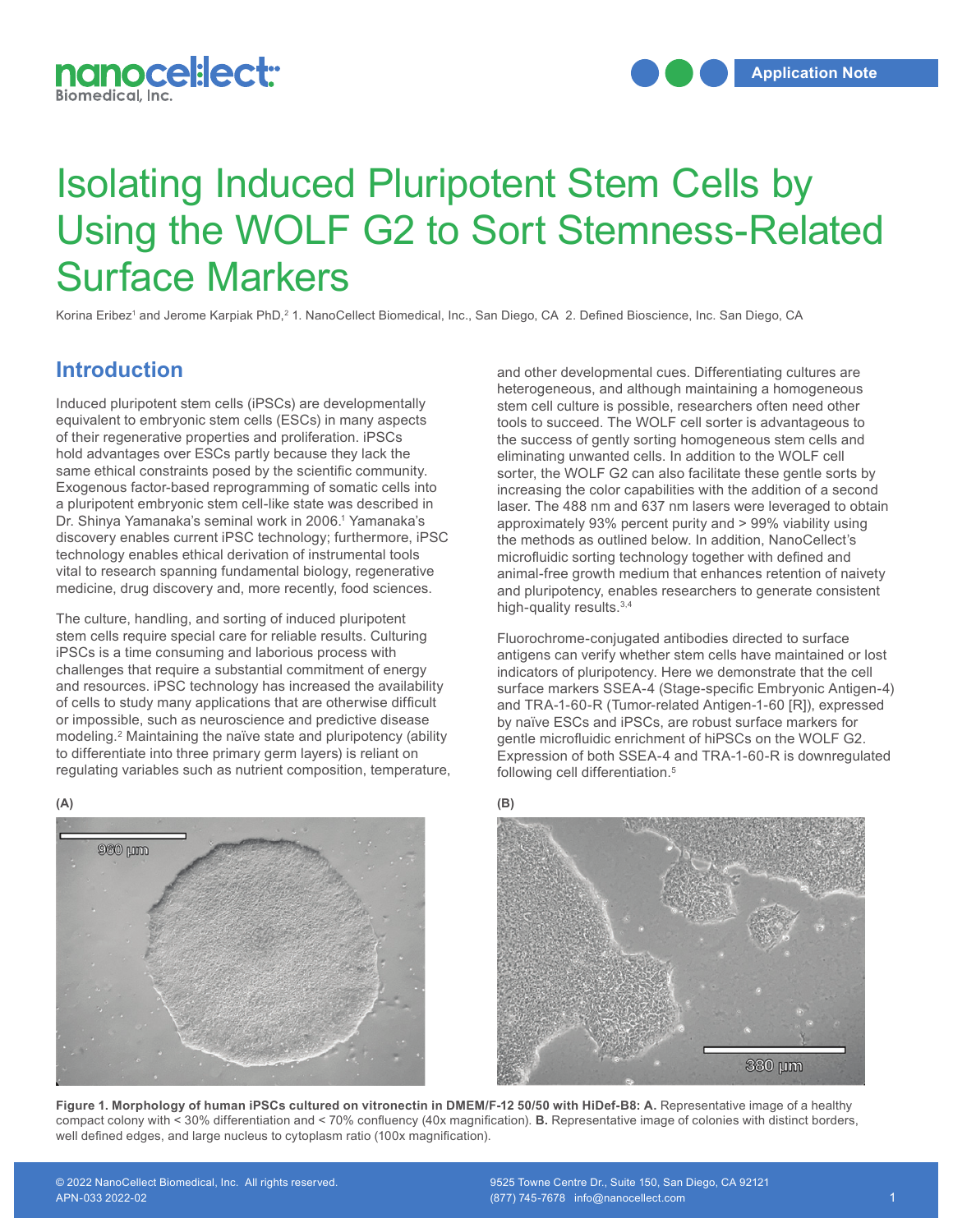

## **Method**

Human iPSCs reprogrammed from fibroblasts were cultured in DMEM/F-12 50/50 1X (Corning™ #10-092-CM) supplemented with HiDef B8 500X (Defined Bioscience #LSS-201) according to manufacturer's instructions. Non-TC treated 6-well plates (CELLTREAT #229506) were treated with vitronectin (Gibco™ #A14700), a recombinant human protein that provides a defined surface for feeder-free culture. Samples were maintained with a visual assessment of < 30% differentiation per well. Cells were passaged in aggregates ranging from 50-100 µm, using the enzyme-free Gentle Cell Dissociation Reagent (GCDR, STEMCELL Technologies #100-0485). Manual negative removal of differentiated cells and positive harvesting of healthy cells was also performed by scoring colonies into a grid-like pattern and using a sterile 10 µL pipette tip to manipulate the grid pieces. Healthy colonies were determined by examining the morphology under phase microscopy for colony compactness, distinct borders, well defined edges, and large nucleus-to-cytoplasm ratio (Figure 1). Cell passages occurred when colonies were at least 600 µm in size, before colonies merged with each other (confluency  $<$  70%) and plated with split-ratios ranging from 1:3 - 1:10. A single-cell suspension was obtained using Accutase® (Innovative Cell Technologies, Inc. #AT104) at 1 mL per well for 6-8 minutes, at 37°C. Cells were quenched with media, aggregates were lifted with a sterile cell lifter, the cell suspension was centrifuged at 200 x g for 3 minutes and resuspended in sheath buffer at a concentration of  $\sim$  3.0 x 10<sup>5</sup> cells/mL. For optimal performance, complete medium was supplemented with 10% Accutase and used as sheath and sample buffer. Unstained cells, nonviable Sytox Green cells, SSEA-4 APC-conjugated antibody (R&D Systems #FAB1435A-025) stained cells and TRA-1-60-R PE/Cyanine7 conjugated antibody (BioLegend #330619) stained cells were used as controls. The SSEA-4 and TRA-1-60-R doublepositive post-sort sample was seeded into a 6-well plate with a final vitronectin coating concentration of 0.5  $\mu$ g/cm<sup>2</sup> and a low seeding density of  $\sim$  5 x 10<sup>4</sup> cells/well. Single-cell adherence images were taken on Day 1 and emerging colony images were taken on Day 5 post-cell-sort (Figure 3).

# **Results**

#### Sorting of SSEA-4 and TRA-1-60-R positive iPSCs

Prior to sorting, approximately 69% of the cells were positive for SSEA-4 and TRA-1-60-R (Figure 2A) and roughly 6% of the cell sample included dead cells (Figure 3A). After using the gate SSEA4+TRA160+ (top right quadrant) to sort for cells that were positive for both surface markers, the double-positive cells were increased to 93% (Figure 2B). Greater than 99%



**Figure 2. Flow cytometry analysis of SSEA-4 and TRA-1-60-R purity: A.** Pre-sort cells were ~69% SSEA-4 and TRA-1-60-R doublepositive. B. Post-sort cells were ~93% SSEA-4 and TRA-1-60-R double-positive.

of the cells were viable post-sort, indicated by exclusion of SYTOX™ Green Ready Flow™ Reagent dead cell stain (Figure 3B), reflecting a high viability following microfluidic sorting.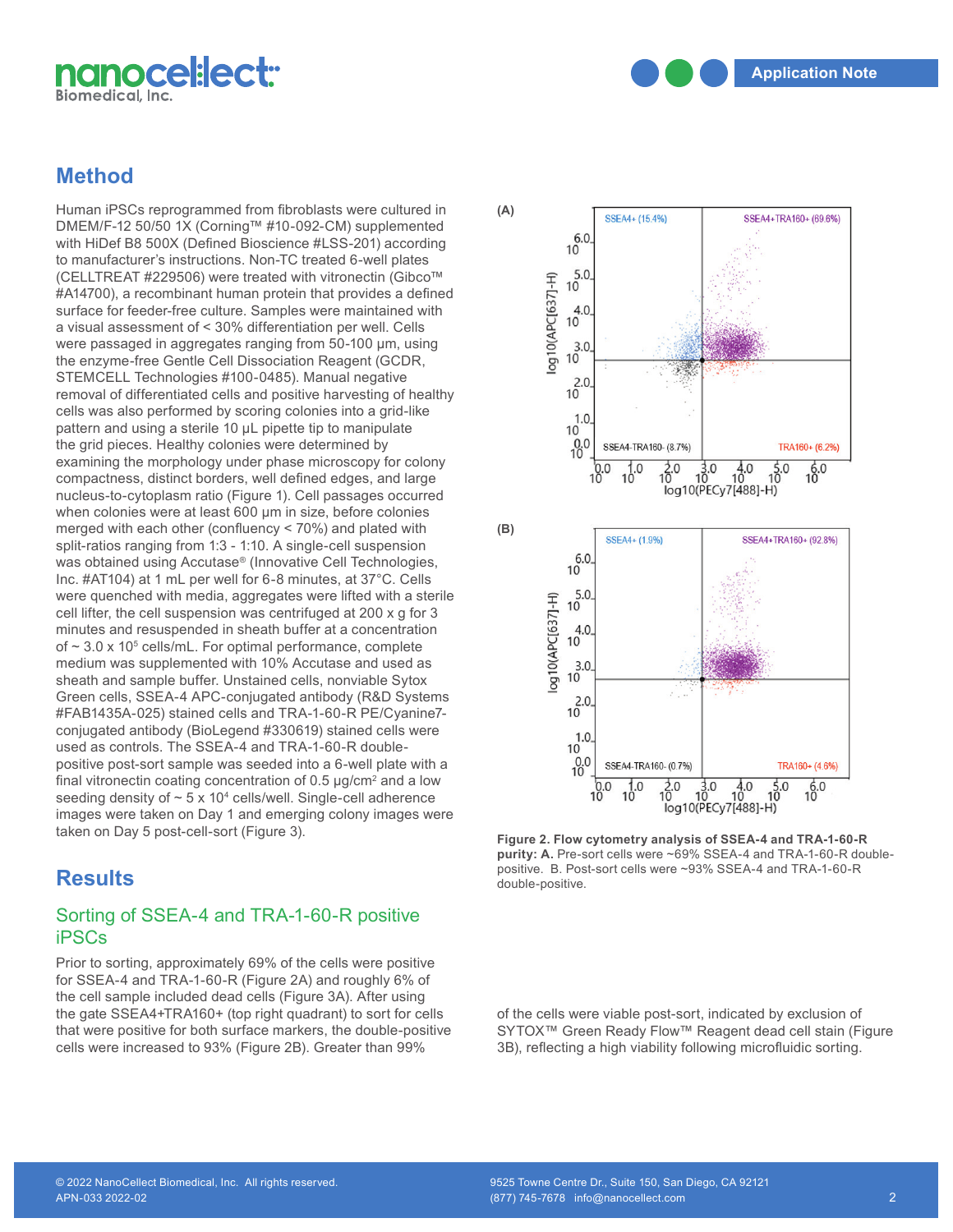nanocel:lect:· **Biomedical, Inc.** 

**Application Note** 



**Figure 3. Flow cytometry analysis of SSEA-4 and TRA-1-60-R**  viability: A. Pre-sort cells stained with SYTOX<sup>™</sup> Green Ready Flow<sup>™</sup> Reagent dead cell stain displayed roughly 6% dead cells. B. Post-sort cells stained with SYTOX™ Green Ready Flow™ Reagent dead cell stain displayed > 99% viable cells.

## **Conclusion**

The WOLF G2 accurately identified and enriched hiPSCs that were labeled with two surface markers, SSEA-4 and TRA-1-60-R, widely used to label undifferentiated stem cells. The WOLF G2's ability to identify and sort these cells is imperative for research and development when naïve stem cell populations are needed. Considering that this panel contained fluorophores that lye in the excitation range of the 488 nm and 637 nm lasers, a two-laser system such as the WOLF G2 (488, 637) was therefore vital to successfully performing this experiment. Using these surface markers proved successful by starting with a 69.6% double-positive sample and purifying to 92.8%. The



**(B)**

240 µm

**Figure 4. Human iPSCs replated for colony outgrowth: A.** Singlecell adherence shown 24 hours after seeding the post-sort sample (100x magnification). **B.** Characteristic iPSC colony emerging, 5 days after seeding (100x magnification).

indicated demonstrates that this microfluidic cell sorter was able to purify the initial sample by successfully detecting cells that were actively expressing both surface markers. This level of purification and > 99% viability demonstrates that the WOLF G2 is helpful in stem cell applications, such as neuroscience and disease modeling. Overall, the gentle sorting and positive identification of such a demanding and delicate cell type has demonstrated the high utility of the WOLF G2.

**For more information, visit nanocellect.com or email info@nanocellect.com**